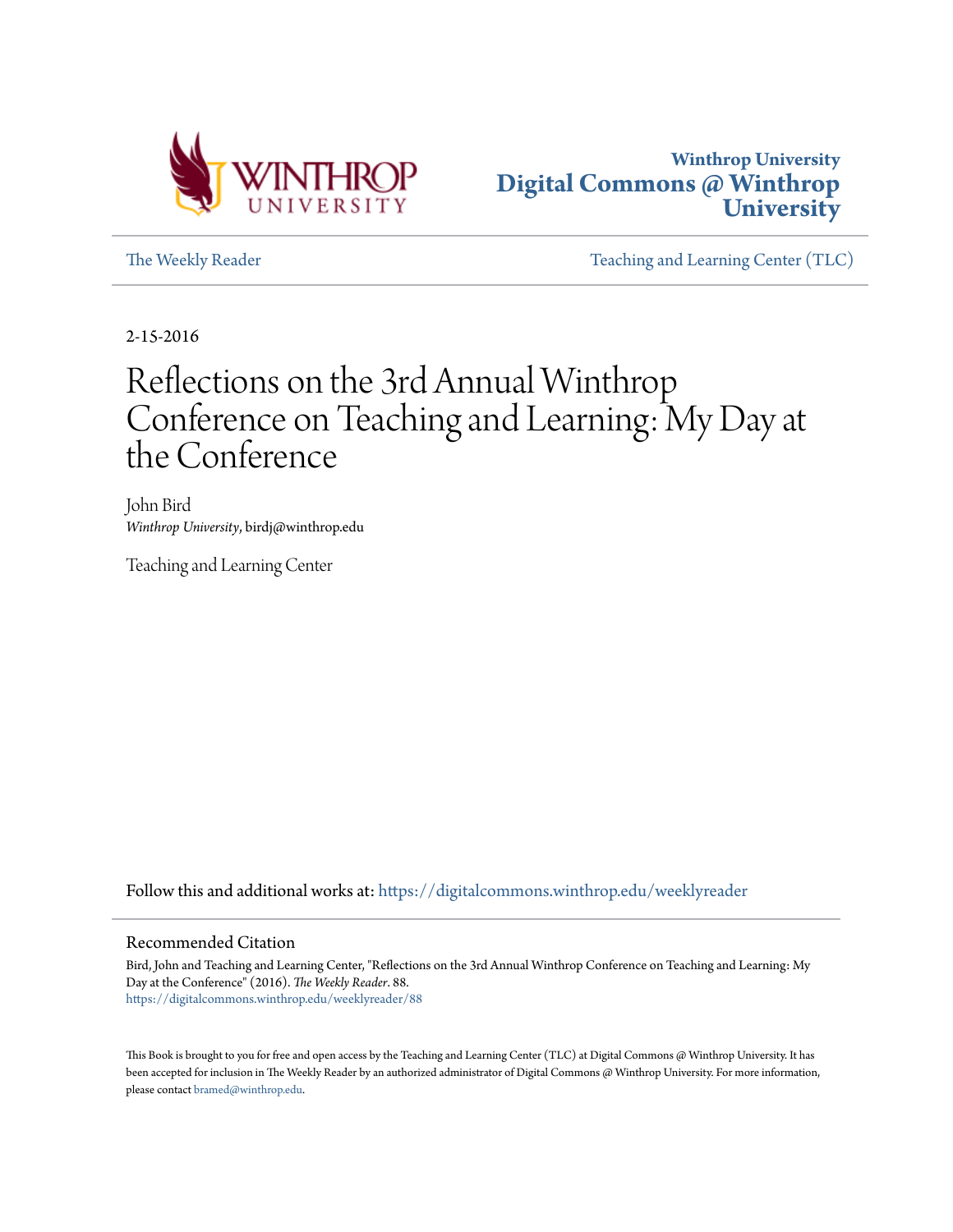**February 15, 2016**

# **February 15, 2016** The Weekly Reader

### UpComing Sessions

Employee **Performance** Management System 2/19, 2/26, 3/4, 3/11

Managing Disruption in the Classroom 3/1

### **Blackboard** Training, various topics and times

## Register at:

Dr. John Bird Professor, Department of English Bancroft Hall 260 (803) 323-3679

Director, Teaching & Learning Center Dinkins Hall 233 (803) 323-2447

EMAIL: [birdj@winthrop.edu](mailto:birdj@winthrop.edu) *Teaching and Learning Center, Winthrop University, Rock Hill, SC*

### Reflections on the 3rd Annual Winthrop Conference on Teaching and Learning: My Day at the Conference

The 3<sup>rd</sup> Annual Winthrop Conference on Teaching and Learning was a big success. Held on our campus on Saturday, February 6, 2016, the conference had 102 people registered, mainly faculty and staff from Winthrop, but also including an increased number of colleagues from area colleges and universities.

I want to reflect on my experience of the conference. With five concurrent sessions in each of the five time slots, I had to choose which sessions I would attend, which was truly a hard choice. In each time slot, I had multiple sessions I really wanted to go to. That, to me, is the mark of a good conference: when you have to make painful choices about where to spend your time.

I had no choice in the first session, "Critical Reading and Thinking Across the Curriculum," since I was the final presenter. First up was Katarina Moyon, "How HMXP Has Changed My Approach to

Teaching." Katarina talked about the way teaching our required course, The Human Experience, has changed the way she teaches her political science courses, particularly the way she emphasizes and teaches critical reading. I have had a very similar experience: teaching CRTW, our course in critical thinking, has changed the way I teach my literature courses.

Next was Amanda Hiner, "Critical Reading, Critical Research: Practical Strategies to Develop Critical Reading Skills in Student Researchers." Amanda applied critical reading to student research and writing, offering helpful strategies and in-class exercises. I finished the session with "'How Can I Get My Students to Go Below the Surface?': Deep Learning Across the Curriculum Using the Elements of Reasoning." I talked about the way we can use the foundation building block of CRTW, the elements of reasoning, in any of our

disciplines. This session was another step in taking the general education core that all our students experience and spreading it across the curriculum.

The second session I went to was "Engaging Students with Engaging Technology," one of the most popular sessions of the day. Jo Koster started off with "Getting the Picture: Engaging Student Learning Using Pinterest," an intriguing and interesting teaching approach. Even though I had never seen Pinterest before, I am considering using her ideas in some of my literature courses. Allison Gibson followed with "Engaging Students into Lifelong Learning Using Social Media," an excellent overview of social media and the ways it can enhance student learning. Finally, two colleagues from Limestone College, Susan Moore and Janet Ward, demonstrated a platform Limestone uses to enhance student success. I am a strong advocate of engaging students any way we can, and finding out about ways to use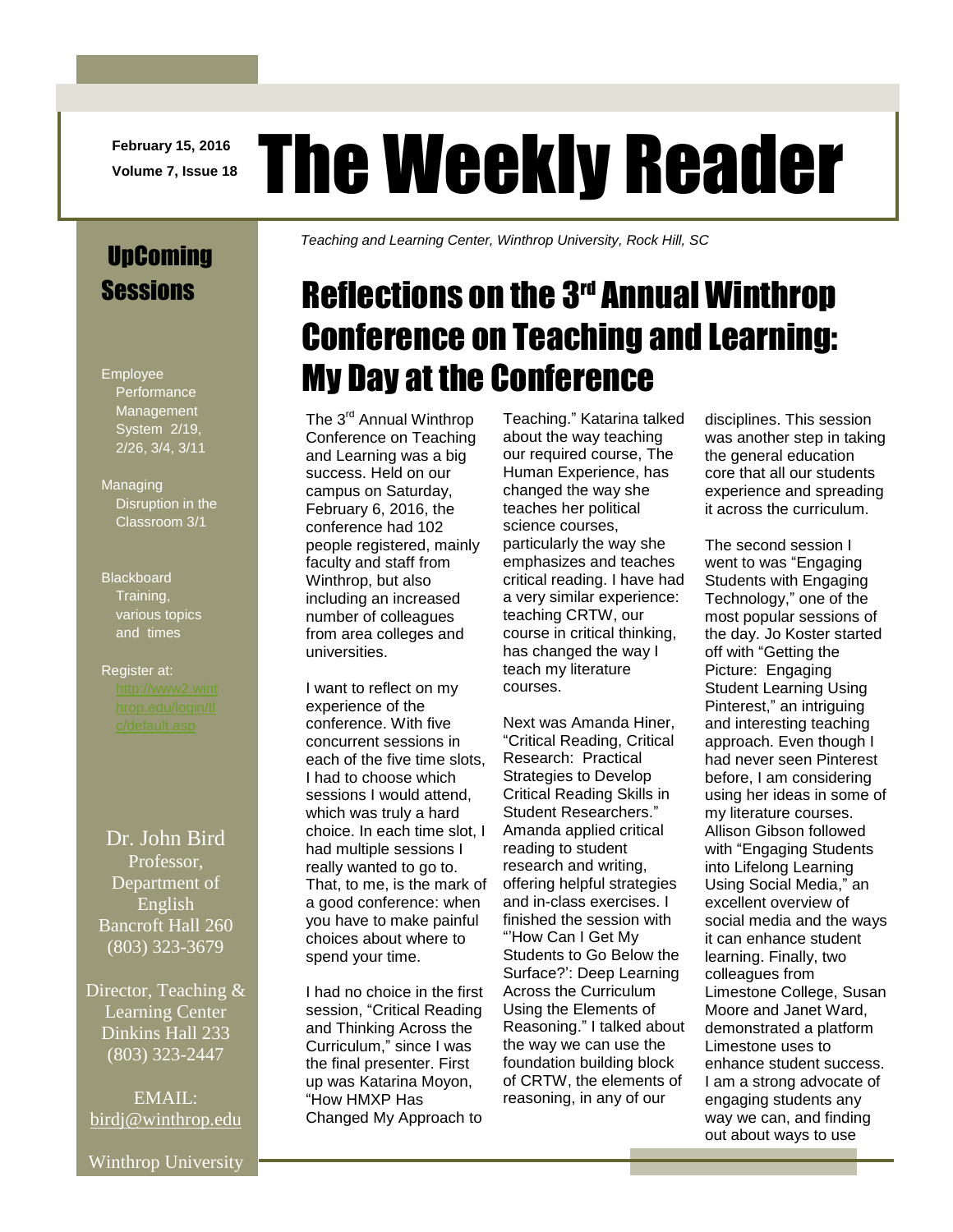*"It was a full day, ending a bit after 5:30 pm, but it was truly a fulfilling day. I only experienced onefifth of the conference, but I went away exhilarated, inspired, and energized. Yes, the conference was local, but it was a real conference, and among the best conferences I have attended and participated in, mainly because its focus was on the core of our mission at Winthrop, at any university: teaching, and learning how to be better teachers."*



### Continued from page 1

emerging social media to do that was very interesting to me.

Then it was lunch time, where, following an excellent buffet luncheon, our new president, Dr. Dan Mahony, gave the keynote address, starting off by telling us what a bad teacher he was when he first started, and how he got better. His speech was humorous, engaging, and inspiring, and it certainly made me glad that we have a president who is so committed to teaching, to teaching and learning, and to professional development.

After lunch, I conducted a workshop on successful class discussion. We talked about the challenges and benefits of class discussion, then I shared some ideas on overcoming those problems and making class discussion work better. We had a lively discussion about discussion, and I might offer the session again later this semester if there is any interest.

In the penultimate session, "Hybrid, Online, and Beyond," Nick Grossoehme and Marguerite Doman demonstrated "The WUtopia! Effect," an . online platform they

developed to enhance student learning. Their platform makes student viewing of online videos an interactive and learning situation, and they would welcome others using the platform in their classes.

They were followed by Kathleen Burke, "Organizing the Online Course." Kathleen drew on her vast experience in designing and delivering online courses, giving us helpful strategies, good advice, and a number of things to do and not to do. Maria Aysa-Lastra talked about "Quantitative Reasoning for the Social Science Classroom," arguing persuasively that quantitative reasoning is essential in developing higher order reasoning skills.

The day ended for me with "New Approaches to Global Learning," starting with a presentation by Scot Rademaker, Marleah Bouchard, and Bettie Parsons Barger, "Collaborating Locally, Going Global, and Researching with Purpose: Winthrop's KDP Chapter's Vision for Enriching the Next Generation." They told us about the efforts of Kappa Delta Pi, the education honor organization, to connect local teachers with university students, to create opportunities for international teaching experiences, and to provide opportunities for meaningful undergraduate research. Next, Seth Jenny, Scot Rademaker, and Geraldine Jenny (from Slippery Rock University) gave a joint presentation, "Transformational Perceptions of International Service Learning Projects: India and the Dominican Republic." Their pictures of our students and students at Slippery Rock interacting with young students abroad were heartwarming and inspiring. Finally, Antje Mays presented "Winthrop, Fount of Knowledge," an overview of employer needs locally and globally, and some of the ways we might change our curriculum and our instruction to meet those needs.

It was a full day, ending a bit after 5:30 pm, but it was truly a fulfilling day. I only experienced one-fifth of the conference, but I went away exhilarated, inspired, and energized. Yes, the conference was local, but it was a real conference, and among the best conferences I have attended and participated in, mainly because its focus was on the core of our mission at Winthrop, at any university: teaching, and learning how to be better teachers.